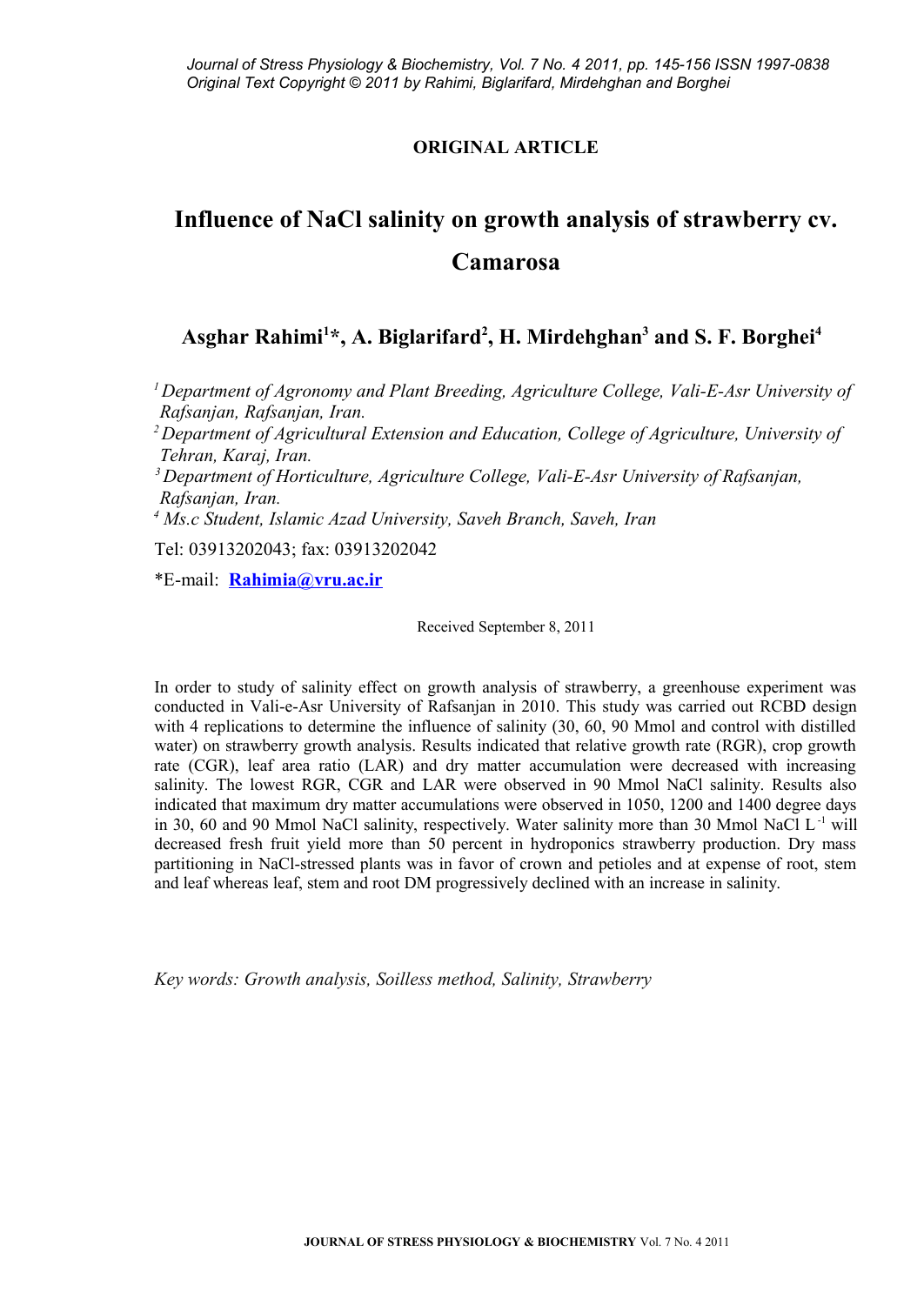## **ORIGINAL ARTICLE**

# **Influence of NaCl salinity on growth analysis of strawberry cv. Camarosa**

# **Asghar Rahimi<sup>1</sup> \*, A. Biglarifard<sup>2</sup> , H. Mirdehghan<sup>3</sup> and S. F. Borghei<sup>4</sup>**

*<sup>1</sup>Department of Agronomy and Plant Breeding, Agriculture College, Vali-E-Asr University of Rafsanjan, Rafsanjan, Iran. <sup>2</sup>Department of Agricultural Extension and Education, College of Agriculture, University of Tehran, Karaj, Iran. <sup>3</sup>Department of Horticulture, Agriculture College, Vali-E-Asr University of Rafsanjan, Rafsanjan, Iran. 4 Ms.c Student, Islamic Azad University, Saveh Branch, Saveh, Iran* Tel: 03913202043; fax: 03913202042

\*E-mail: **[Rahimia@vru.ac.ir](mailto:Rahimia@vru.ac.ir)**

Received September 8, 2011

In order to study of salinity effect on growth analysis of strawberry, a greenhouse experiment was conducted in Vali-e-Asr University of Rafsanjan in 2010. This study was carried out RCBD design with 4 replications to determine the influence of salinity (30, 60, 90 Mmol and control with distilled water) on strawberry growth analysis. Results indicated that relative growth rate (RGR), crop growth rate (CGR), leaf area ratio (LAR) and dry matter accumulation were decreased with increasing salinity. The lowest RGR, CGR and LAR were observed in 90 Mmol NaCl salinity. Results also indicated that maximum dry matter accumulations were observed in 1050, 1200 and 1400 degree days in 30, 60 and 90 Mmol NaCl salinity, respectively. Water salinity more than 30 Mmol NaCl L-1 will decreased fresh fruit yield more than 50 percent in hydroponics strawberry production. Dry mass partitioning in NaCl-stressed plants was in favor of crown and petioles and at expense of root, stem and leaf whereas leaf, stem and root DM progressively declined with an increase in salinity.

*Key words: Growth analysis, Soilless method, Salinity, Strawberry* 

Strawberry is considered as a NaCl salinity sensitive species, but differences between cvs. Exist (Keutgen and Pawelzik 2009; Kaya et al. 2002). Negative influences of NaCl salinity on strawberry plant growth and fruit productivity have been reported by Keutgen and Pawelzik 2009, D'Anna et al. (2003), Awang and Atherton (1995a,b) and Awang et al. (1993). The salt stress results in the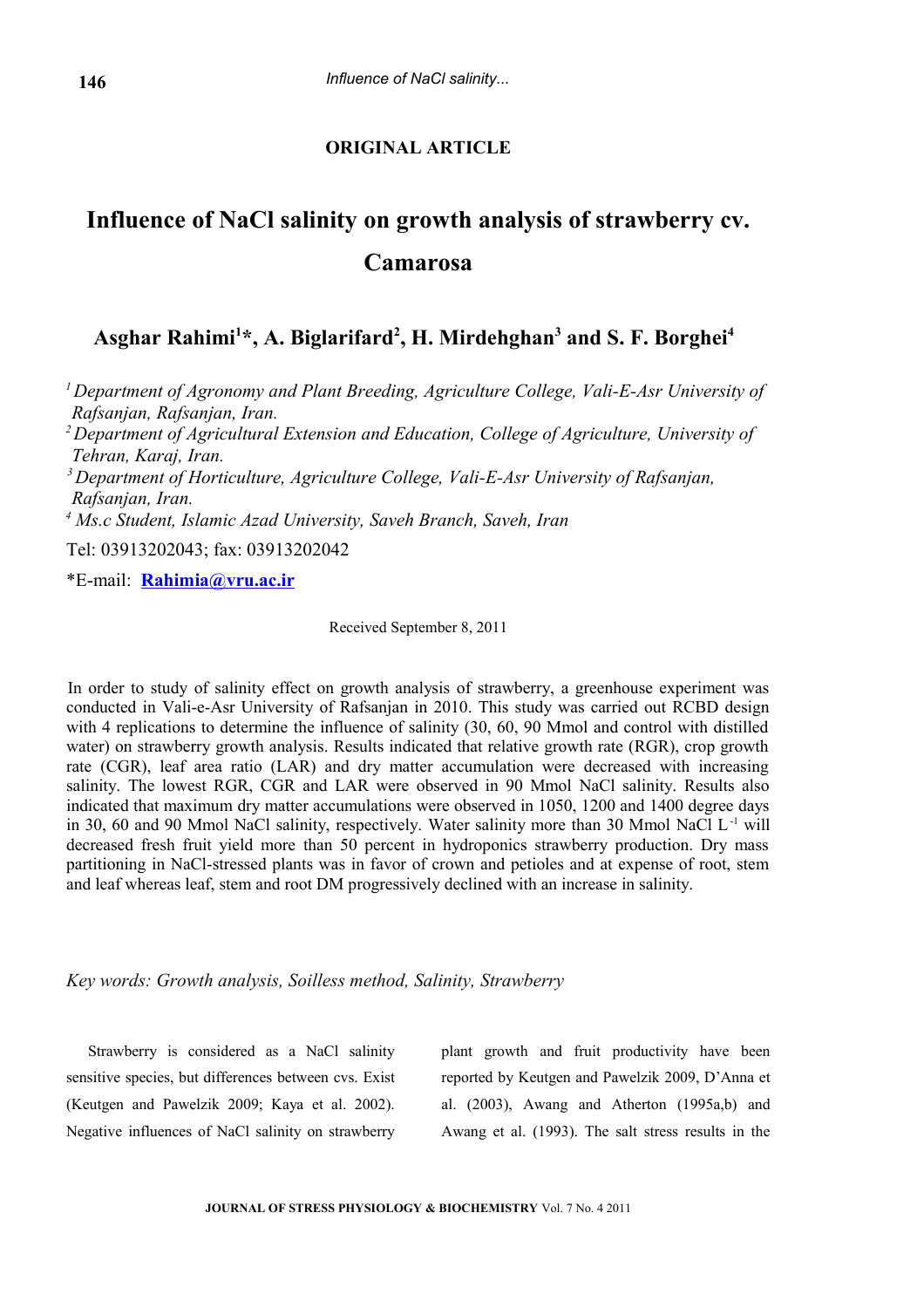development of leaf necrosis and accelerated leaf senescence, thus reducing photosynthetic capability of the plants. In consequence, assimilation of carbohydrates available for fruit production is reduced (Saied et al. 2005; Keutgen and Keutgen 2003; Giuffrida et al. 2001). Selection of an optimal planting and harvest date will require a better understanding of the growth that occur during maturation and of the feeding value of the crop at different stages of development (Mikkelsen 1981). Nutritive value has been related to accumulate growing degree days (GDD), crop age in days, leaf to stem ratio, stand height and codified morphological stage (McMaster and Wilhelm 1997). The GDD, involving the sum of daily mean temperature above a given base temperature, is widely used with crops to predict relative maturity during the growing season (Bourgeois et al. 2000; Mikkelsen 1981). A base temperature from 0 to  $5^{\circ}$ C was generally adequate for all strawberry cultivars to compute growing degree days between sowing and maturity, although a base temperature of  $4^{\circ}$ C was often reported to be the most satisfactory for strawberry (Bernadine et al. 1988). Specific leaf area (SLA), an indicator of leaf thickness, has often been observed to be reduced under salinity conditions (Giuffrida et al. 2001). Decrease in SLA in salt stressed plants maybe due to the different sensitivity of photosynthesis and leaf area expansion to soil salinity. Salinity stress affects leaf expansion earlier than photosynthesis (Lambers et al. 2008; Kaya et al. 2002). Reduction of SLA is assumed to be a way to improve water use efficiency (WUE) (Rahimi et al. 2011). This is because thicker leaves usually have a higher density of chlorophyll and proteins per unit leaf area and, hence, have a greater photosynthetic capacity than thinner leaves. Information on dry matter partitioning between various plant parts is an essential step in the

development of crop simulation models (Bourgeois et al. 2000). Furthermore, the value of many agricultural experiments could be greatly enhanced if data about growth and the partitioning of this growth were available. It would allow better interpretation of the results within the context of processes and resource exploitation (McMaster and Wilhelm 1997). Little information can be found in the literature on the changes in yield potential and growth analysis of strawberries planted in greenhouse. The objectives of this study were to investigate the effects of salinity stress on dry matter partitioning, specific leaf area (SLA), relative growth rate (RGR) and crop growth rate (CGR) of strawberry cv. Camarrosa, and to evaluate the significance of changes in these features for plant performance during salinity stress.

## **MATERIALS AND METHODS**

#### **Plant material and growth conditions**

Experiment was conducted from the end of October to the mid of June during 2009 and 2010 in Rafsanjan, Iran, with strawberry (*Fragaria ananassa* cv. Camarosa). Cold stored strawberry each had a well-developed crown with 8-10 mm diameter were established at the mid of November to the mid of June during 2009 and 2010 in 15 L black plastic bags and fixed under an open hydroponics system. Day/light temperature ranged between 23-28/14-18 ◦C. The bags were watered two or three times a day depending on greenhouse temperature by mineral nutrients with 200mL of modified Hoagland solution (Table 1) per plant with a complete nutrient solution and pH of solution adjusted in 6.5 using nitric and sulfuric acids. Three weeks after planting, NaCl treatments were initiated with 200mL of the solutions containing 0, 30, 60 or 90 Mmol NaCl  $L^{-1}$  seven times a week to each plant. The EC and pH of drainage water from pots were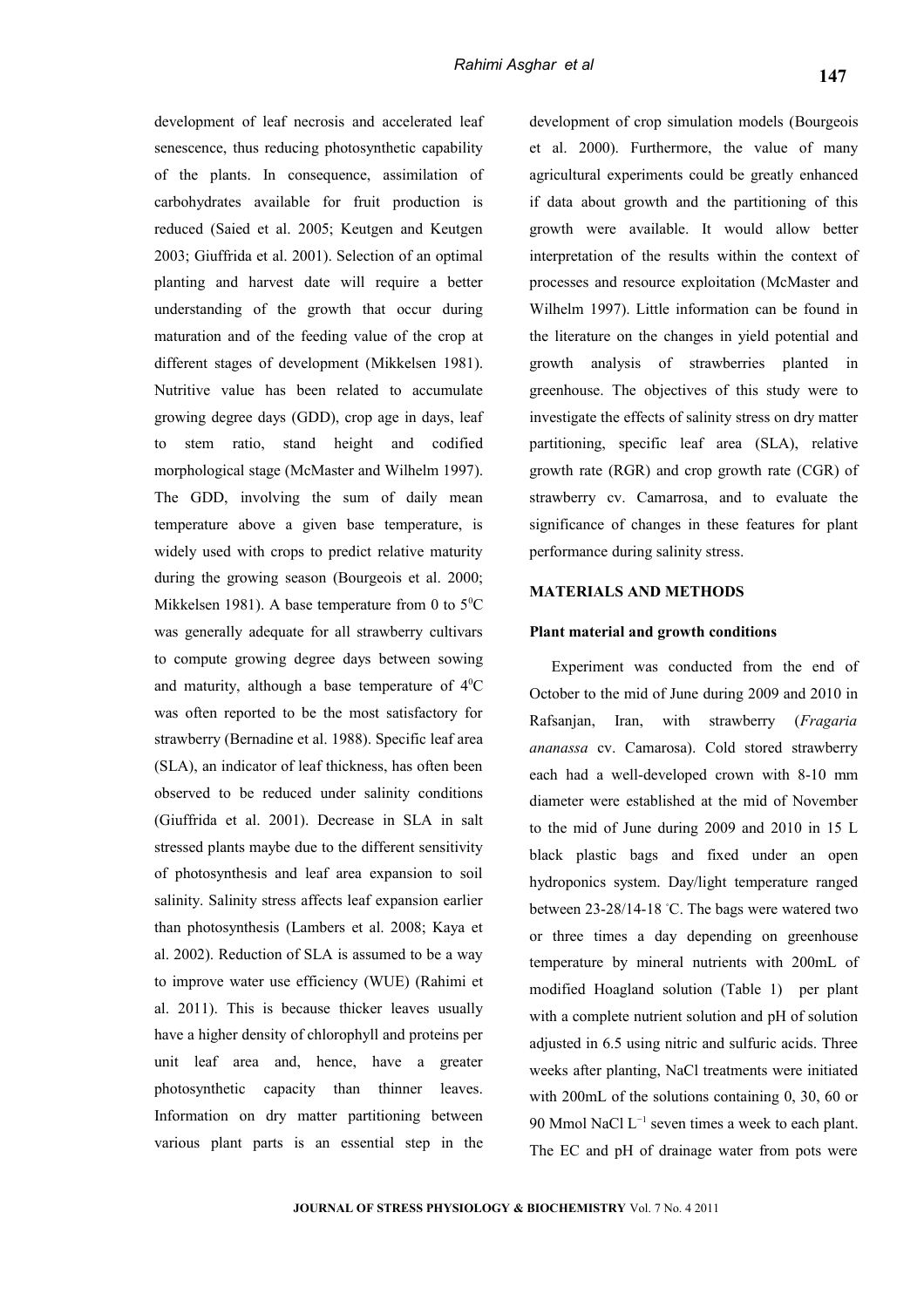checked every week in the drainage water from the pots and an additional 200mL of dematerialized was applied to minimize EC and pH changes in the root zone. Four different salinity levels of 0, 30, 60 90 Mmol NaCl  $L^{-1}$  (equal 1.7, 3.5, 5 and 7.4 dS.m<sup>-1</sup>) were used in four replications. The salinity treatments were arranged in a completely randomized design with 3 replicates per treatment and 12 plants per unit of the experiment. Surpluses of solutions were allowed to pass the containers to ensure NaCl stress in the root medium at a given concentration, but to avoid anoxia by water logging. Varying osmotic potentials in the root medium temporarily may facilitate water uptake and, hence, strengthen the effect of NaCl stress while reducing those of water stress, thus allowing focusing onto the salt-specific impacts. To improve fruit quality, runners were removed at emergence. Fruits were harvested at the optimum stage of physiological maturity, when 90% of the fruit surface had reached a fully red color. At the end of each experiment, 5 plants were randomly collected from each treatment every 15 days intervals 30 DAT to measure Shoot dry matter and leaf area. The leaf area was measured using a leaf area-meter (Li-Cor, Moldel Li- 1300, USA) by the deduction of necrotic leaf area from total area of the leaf.

#### **Plant growth**

According to Lambers et al. (2008), leaf area ratio (LAR) was defined as the amount of leaf area per unit of plant dry mass. It was the product of specific leaf area (SLA), the amount of leaf area per unit of leaf dry mass. Net assimilation rate (NAR) of the plants represented the net increment in plant dry mass per unit of mean leaf area during the experiment. Relative growth rate of plants (RGR) was calculated by multiplying LAR and NAR. Fruit fresh weight per plant was calculated.

RGR=1/DM (ΔDM/10GDD) CGR=RGR×DM NAR=RGR/LAR  $LAR = (LA_2/W_2 + LA_1/W_1)/2$  $SLA = (LA_2/w_2 + LA_1/w_1)/2$ 

### **Statistical analysis**

The data were analyzed over the experiment and harvest maturity through regression analysis and via an analysis of variance (ANOVA), using SAS (v 9.0 USA). All the parameter analyses were performed in duplicate and averaged for the statistical analyses. The resulting data were averaged over the replicates before regression analysis and used as individual observations for ANOVA. The data were regressed on the growing degree days (GDD) with a 4°C base temperature (Mikkelsen, 1981) and on the age in days from the seeding date, as independent variables. The accumulated GDD was calculated using the following formula for each year: P  ${[(Tmax + Tmin)/2]}$   $4^{\circ}C$ ;

where Tmax and Tmin are the daily maximum and minimum temperatures, respectively, in degree Celsius. The average temperature  $[(Tmax + Tmin)/2]$  was set equal to 4°C if less than 4°C (McMaster and Wilhelm 1997). Linear and quadratic regressions were compared using the Draper and Smith (1998) stepwise selection procedure to select the best regression model at the 0.05 probability level. The best equation for each parameter was selected using coefficient of determination and root mean square error (RMSE). All the determination coefficients  $(R<sup>2</sup>)$  reported in this paper were adjusted for degrees of freedom. When no differences were found a single regression line was determined for the pooled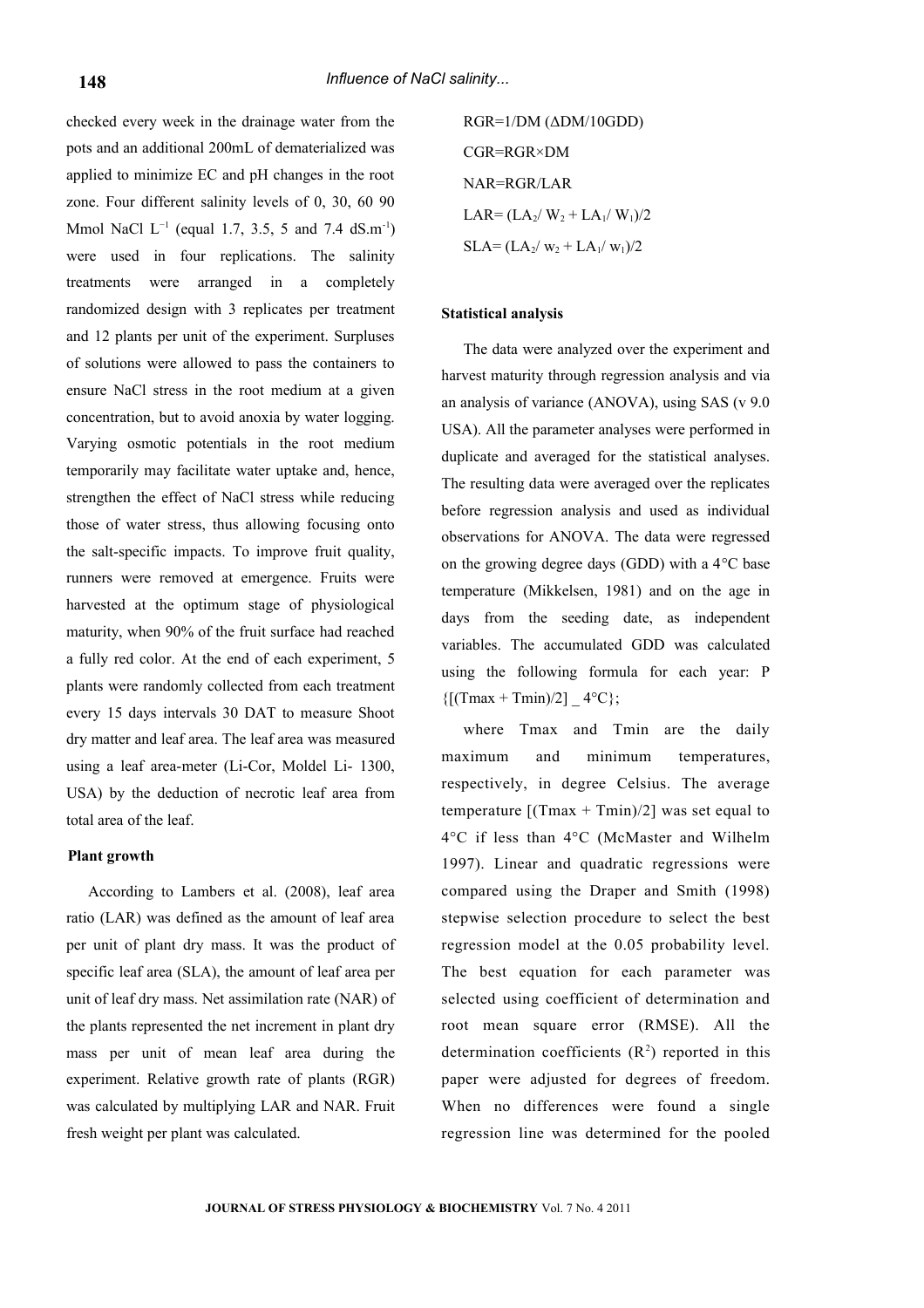data. The yield data were analyzed via ANOVA, with their significance reported at a

0.05 probability level using the general linear model of SAS.

|                                       | 1-1<br>mg. |                                        | mg.  |
|---------------------------------------|------------|----------------------------------------|------|
| Mg                                    | 50         |                                        | 180  |
|                                       | 270        | PO <sub>4</sub>                        | 65   |
| Fe                                    |            | SO <sub>4</sub>                        | 67   |
| $MnSO_4$ , $4H_2O$                    |            | $(NH_4)_6MoO_{24}$ , 6H <sub>2</sub> O | 0.06 |
| ZnSO <sub>4</sub> , 7H <sub>2</sub> O |            |                                        | 0.08 |

**Table 1** Composition of modified Hoagland solution (pH 6.5) for soilless culture of plant



**Figure 1.** Leaf area (LA) as a function of the growing degree days (GDD) during growth for strawberry cv. Camarosa at 0, 30, 60 and 90 Mmol NaCl.



**Figure 2.** Total dry matter (DM) as a function of the growing degree days (GDD) during growth for strawberry cv. Camarosa at 0, 30, 60 and 90 Mmol NaCl.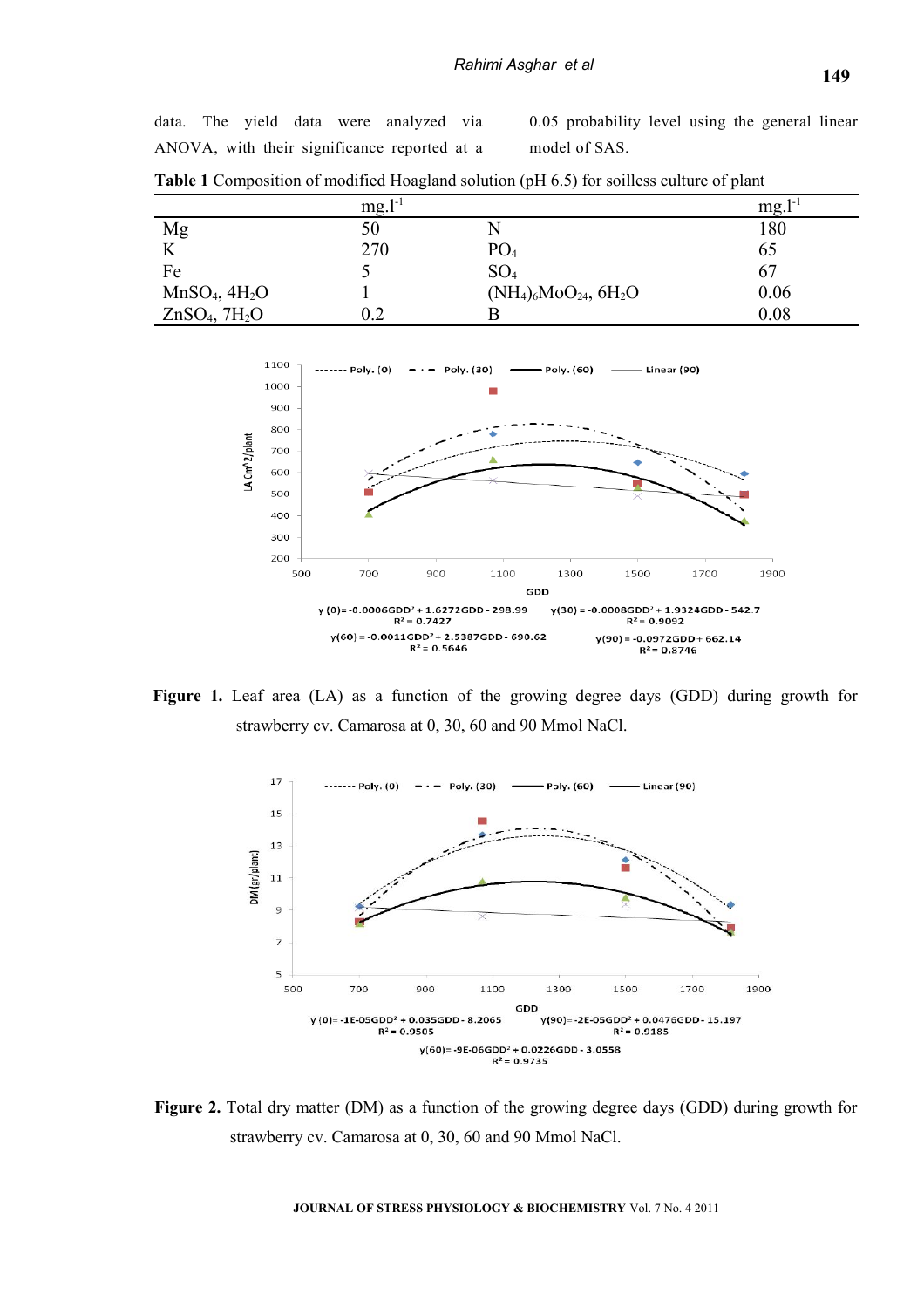

**Figure 3.** Leaf area ratio (LAR) as a function of the growing degree days (GDD) during growth for strawberry cv. Camarosa at 0, 30, 60 and 90 Mmol NaCl.

### **RESULTS AND DISCUSSION**

#### **Growth analysis**

Salinity significantly affected leaf area expansion in this cultivar. In all treatment except 90 Mmol NaCl, Total leaf area per plant increased with stage of growing (700 °C of GDD) to fruiting stage (1150 °C of GDD) from about 400 to 900, 730 and 680 CM<sup>2</sup> in 0, 30 and 60 Mmol NaCl, Respectively (Fig 1). The asymmetric logistic peak curve shown in Fig. 1 provided a good fit to the data obtained in all the growth strawberry (Fig.1). Leaf area of the whole plant decreased in all treatment with advancing maturity with different trends and with high coefficient of determination. It is clear that this cultivar of strawberry will decreased LA with advancing GDD from 1400 degree days in all treatments. Curves describing changes in LAI reached a maximum around fruiting stage and then decreased until maturity, due to the senescence and death of leaves (Fig. 1). The variable responsible for the differences was the thermal time needed to reach

the maximum LA (Fig. 1). The immediate response of salt stress is reduction in the rate of leaf surface expansion leading to cessation of expansion as salt concentration increases (Khan et al. 2000). Salt stress also results in a considerable decrease in the fresh and dry weights of leaves, stems, and roots (Parida et al. 2004; Flower et al. 1977). Most likely salt toxicity was responsible for the occurrence of this leaf necrosis. The maximum rate of increase in leaf area per plant, which determines the rate of increase in the photosynthetic capacity of the plant, took place at 1200 GDD from sowing (Fig 1). Total dry matter (DM) of strawberry plant increased with advancing growth from 9 gr/plant to 14 gr/plant in 0 and 30 Mmol NaCl treatments in the same GDD (around 1300 °C of GDD). Results also indicated that DM were significantly decreased in 60 and 90 Mmol/NaCl compared with 0 and 30 Mmol NaCl, corresponding to 1100 and 1500 GDD (Fig 2). In all salinity treatment except 90 Mmol NaCl with linear model, DM changes with quadratic model. The peak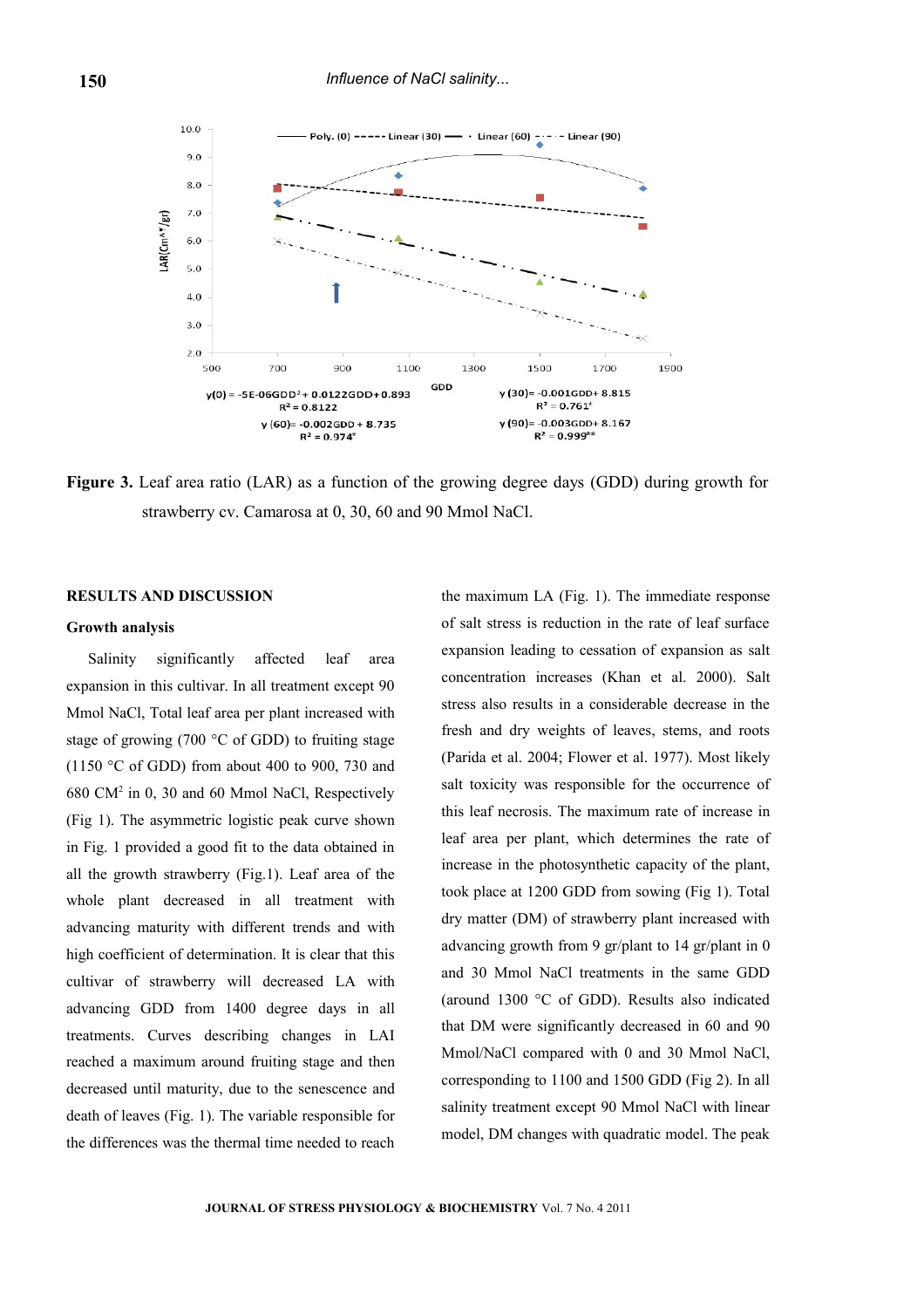value of DM in control and 30 Mmol NaCl treatments were observed in 1300 GDD which were 45 and 26% higher than 60 and 90 Mmol NaCl. Total dry weight accumulation of plants was not noticeable inhibited at low salinities (30 Mmol NaCl), but it was significantly inhibited at higher salinity. Curves decreasing after reaching a maximum, such as the curves describing changes in leaf area per plant, Total dry matter (DM) per plant and Curves not decreasing after reaching a maximum, such as the patterns of the changes in DM (Fig. 1 and 2). Thermal time from sowing to the maximum rate dry weight accumulation among different salinity ranged from 1100 GDD to 1300 GDD. On average, in control and 30 Mmol NaCl needed 109 more GDD to reach their maximum rate dry weight accumulation than 60 and 90 Mmol NaCl did. This result was expected, since it is known that salinity have a lower rate of development than control (Khan et al. 2000) and have a longer cycle (Kaya et al. 2002). Leaf area ratio (LAR) and Specific leaf area (SLA) significantly decreased in cv. Camarosa at 60 and 90 Mmol NaCl L−1. It means that this cultivar of strawberry developed leaf thickness with increasing salinity while leaf area per plant significantly decreased by increasing salinity (Fig. 3, 4). In all salinity treatment, SLA and LAR with linear model decreased with increasing salinity while SLA with linear and LAR with quadratic model were increased in control. The peak value of SLA and LAR were observed in 1800 °C and 1500 of GDD in control plant, respectively. SLA and LAR of plants were not noticeable decresed at low salinities (30 Mmol NaCl), but it was significantly decreased at higher salinity. The crop growth rates (CGR) were first increased until 1100 °C of GDD in control and 30 Mmol NaCl with different trends all in quadratic model. It is progressively decline from the flowering stage (870 GDD) in 60 and 90 Mmol

with advancing maturity with the same trends and with high coefficient of determination (Fig 5). It is clear that photosynthesis and dry matter accumulation will decreased with advancing salinity levels and also advancing GDD from 1150 degree day in all treatments in this cultivar of strawberry. It would be due to higher respiration and more upper leaves shadow. The relative growth rate (RGR) of shoots and net assimilation rate (NAR) were calculated with advancing maturity to determine the optimal growth stage. In All treatment, RGR and NAR were progressively linear declined with advancing maturity and increasing salinity in this cultivar due to decreasing more dry matter accumulation, reduction of leaf area and CGR in addition to an increase of necrotic leaf area (Fig 6, 7). Low values in RGR, NAR and CGR in response to salinity are could also be associated with a decrease in photosynthesis rates, an increase in respiration rates, or an increase in relative of nonphotosynthesis tissues participating in respiration (Turhan and Eris, 2004). This result is consistent with numerous studies having shown a negative effect of salinity on RGR and NAR (Parida et al. 2005; D'Anna et al. 2003). In our experiments, cv. Camarosa was characterized by a large necrotic leaf area due to NaCl stress, which was accompanied by lower leaf area (Fig. 1). These results are well in line with those of Saied et al. (2005) and Turhan and Eris (2004). In this study, salinity variability found could be associated with plant phonology, since in most cases it was due to differences between GDD. Such was the case for the significant salinity variation found for the time needed to reach (i) the maximum LAI, (ii) CGR, RGR and (iii) the maximum dry weight accumulation in the whole plant. The differences found in this study for the length of dry matter accumulation phase between different salinity were expected, since the length of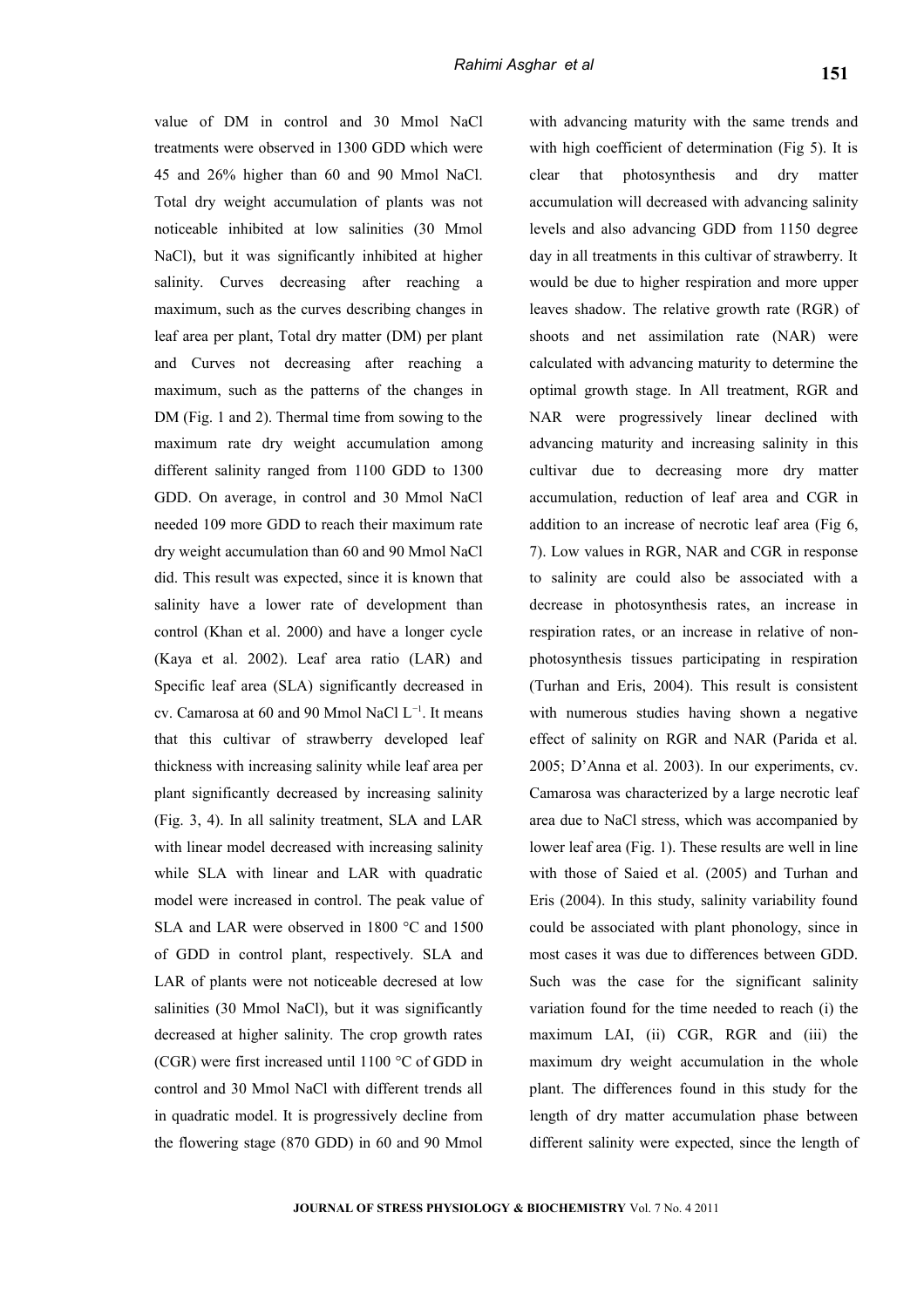this phase depends on the photoperiod and temperature requirements of the crop (Bourgeois et al. 2000). The remarkable finding of this work is that the asymmetric logistic peak curve described logistic curve fitted accurately to asymptotic relationships (CGR, Dry weight) and to peak-type relationships (LA and dry weight of whole plant). This may make growth analysis, which is generally expensive and time consuming, simpler and more

accurate (Keutgen and Pawelzik 2009). Consequently, for strawberry seedlings growing in saline conditions, NAR is the most important parameter reflecting differences in RGR, whereas LAR and SLA are of secondary importance. NAR may then be regarded as a reliable indicator of salinity stress and salinity tolerance in strawberry in hydroponic culture.



**Figure 4** Specific leaf area (SLA) as a function of the growing degree days (GDD) during growth for strawberry cv. Camarosa at 0, 30, 60 and 90 Mmol NaCl.



**Figure 5** Relative area rate (RGR) as a function of the growing degree days (GDD) during growth for strawberry cv. Camarosa at 0, 30, 60 and 90 Mmol NaCl.

**JOURNAL OF STRESS PHYSIOLOGY & BIOCHEMISTRY** Vol. 7 No. 4 2011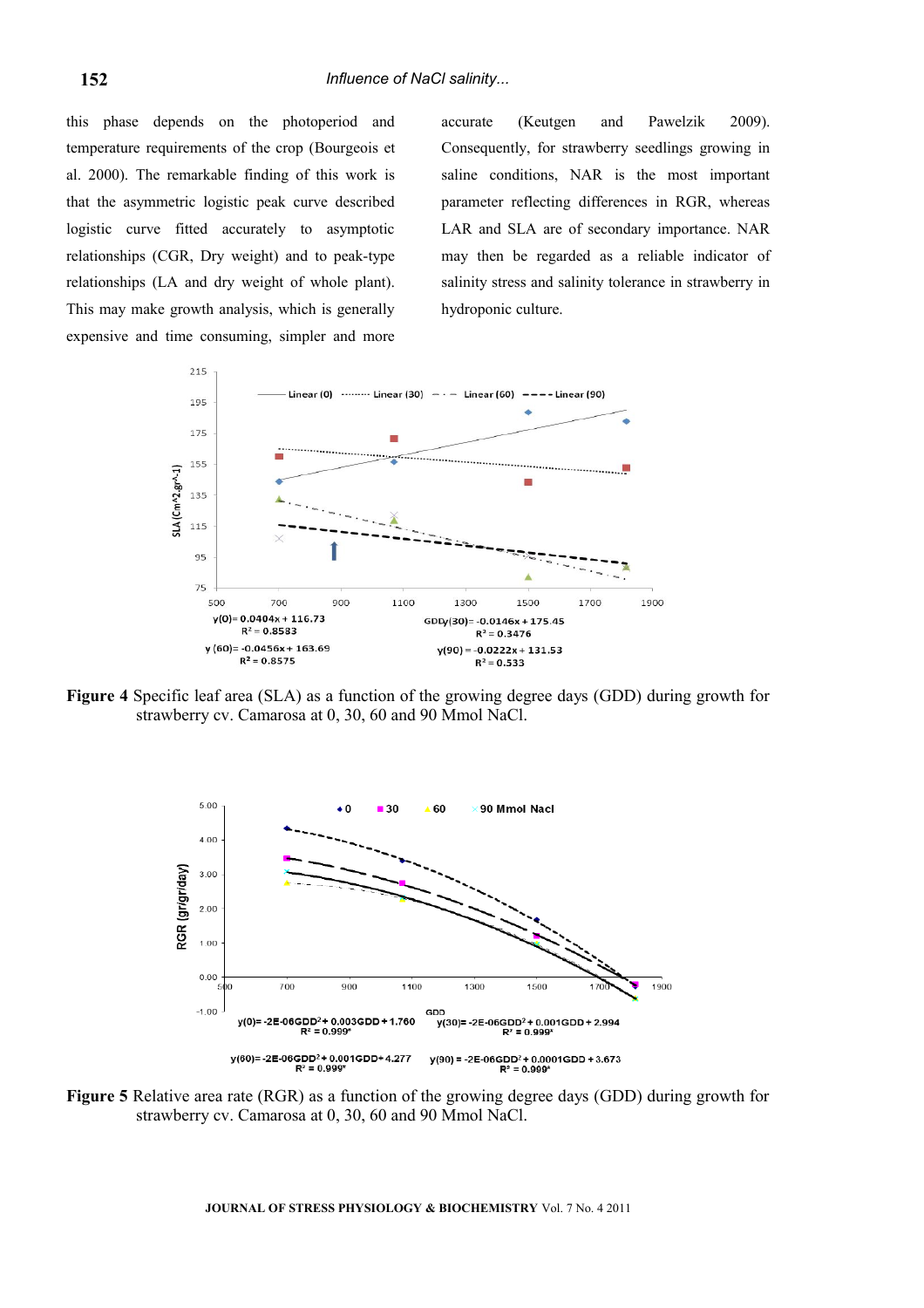

**Figure 6** Crop growth rate (CGR) as a function of the growing degree days (GDD) during growth for strawberry cv. Camarosa at 0, 30, 60 and 90 Mmol NaCl.



**Figure 7** Net assimilation rate (NAR) as a function of the growing degree days (GDD) during growth for strawberry cv. Camarosa at 0, 30, 60 and 90 Mmol NaCl.

The most reduced DM organ plants in this plant was observed by 62% in stem DM per plant following by Leaf and root DM with 45% and 48%, respectively. The least DM was observed in petioles DM (Fig. 8). Total DM per plant was reduced by 63% in this strawberry cultivar at 90 Mmol NaCl L−1. The root to shoot ratio of DM did not change under NaCl salinity and different substrate and their interaction, While NaCl stress significantly decreased root, leaf and stem DM (Fig. 8). In consequence, dry mass partitioning in NaCl-stressed plants was in favor of crown and petioles and at expense of root, stem and leaf whereas leaf, stem and root DM progressively declined with an increase in salinity (Fig. 5). These results are well in line with those of Saied et al. (2005) and Turhan and Eris (2004).

#### **Fruit yield**

The physiological maturity of the fruit was commenced in 72, 69, 58 and 54 days from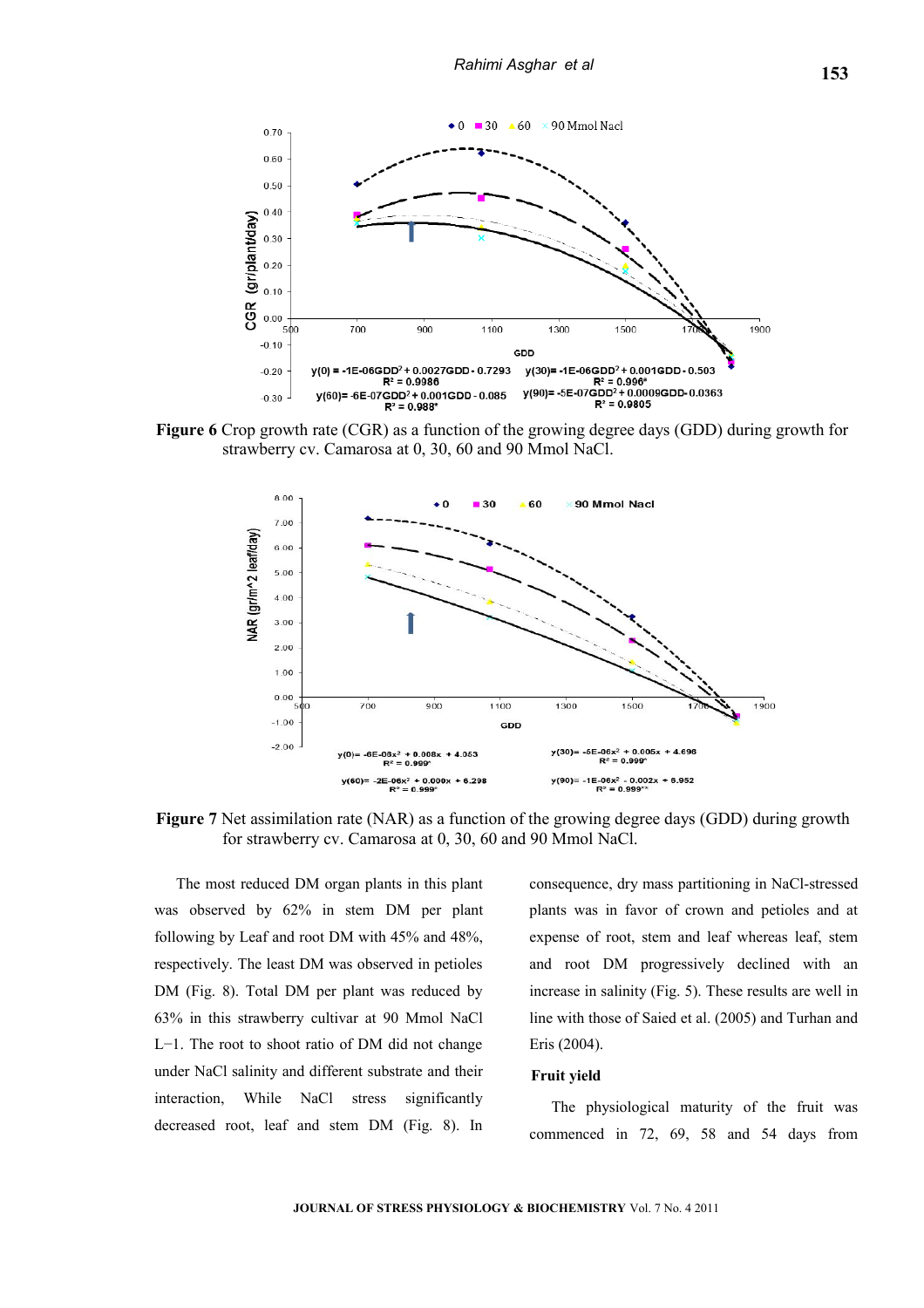transplanting in 0, 30, 60 and 90 Mmol NaCl L-1, respectively corresponding to 935, 905, 854 and 838 of GDD. Fruit yield per plant was significantly affected by salinity. Among the different salinity levels, the highest fruit yield  $(250\pm32.5 \text{ g. plant}^{-1})$  was found in control followed by 30 Mmol NaCl. In general, water salinity more than 30 Mmol NaCl L-1 will decreased fresh fruit yield more than 50 percent in hydroponics strawberry production (Fig 9).



**Figure 8** Dry mass distribution as a function of the growing degree days (GDD) during growth for strawberry cv. Camarosa at 0, 30, 60 and 90 Mmol NaCl.



**Figure 9** Fruit yield of strawberry cv. Camarosa at 0, 30, 60 and 90 Mmol NaCl.

#### **CONCLUSION**

Obviously, plant growth was significantly reduced in cv. Camarosa and this decrease was due to a reduction of leaf area, in addition to an increase of necrotic leaf area. In our experiments, cv. Camarosa was characterized by a large necrotic leaf area due to NaCl stress, which was accompanied by lower water content of the leaf (Fig. 6). Specific leaf area (SLA) and Leaf area ratio (LAR) significantly decreased in cv. Camarosa at 60 and 90Mmol. The presence of NaCl more than 30 Mmol NaCl in the root medium induced a noticeable decreased in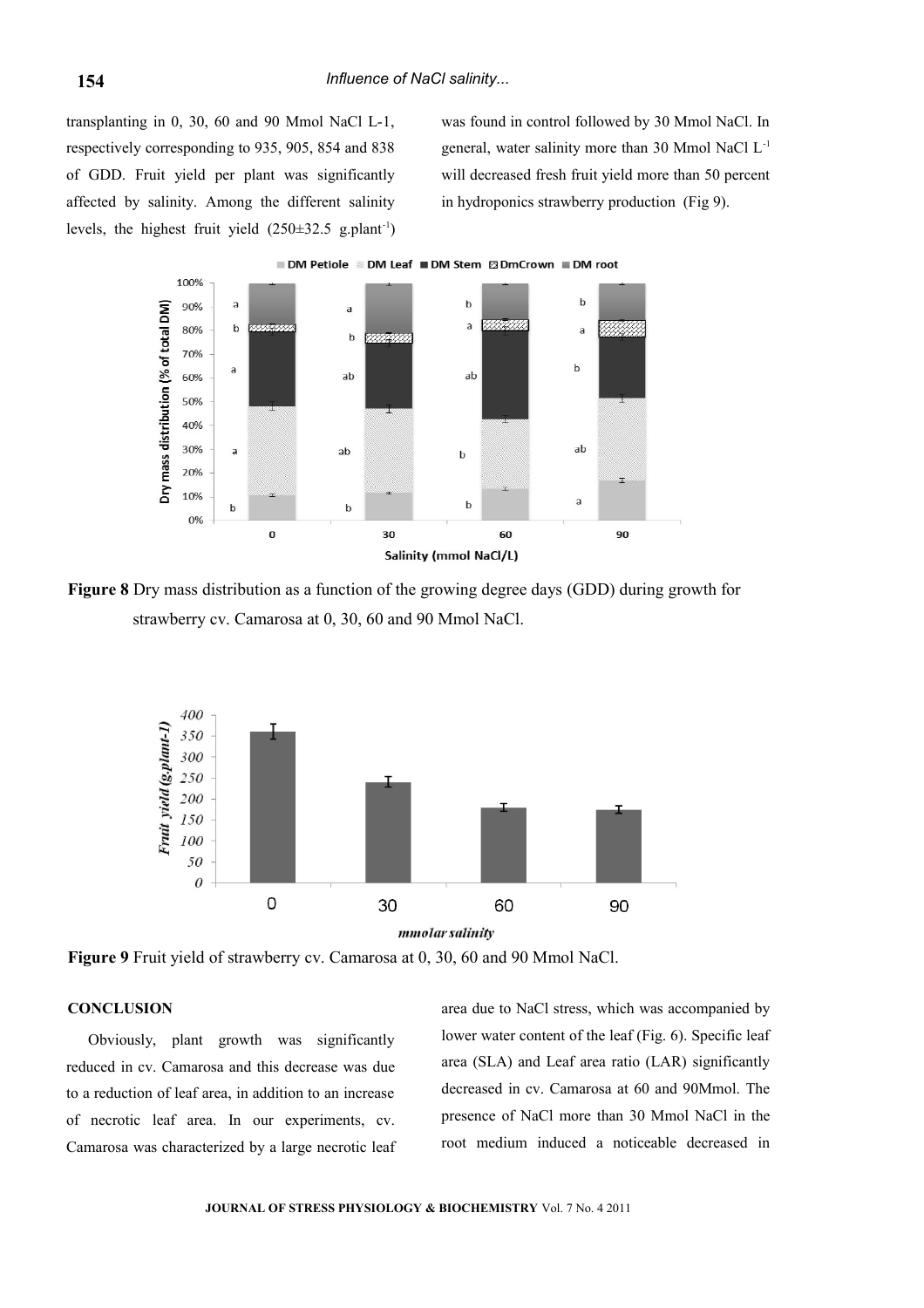RGR, CGR which cause decreased LA, DM, RGR and CGR. Results also showed that the presence of NaCl in the root medium induced a decreased in RGR, CGR. Obviously, plant growth was significantly reduced in cv. Camarosa and this decrease was due to a reduction of leaf area. Water salinity more than 30 Mmol NaCl L<sup>-1</sup> will decreased fresh fruit yield more than 50 percent in hydroponics strawberry production. Dry mass partitioning in NaCl-stressed plants was in favor of crown and petioles and at expense of root, stem and leaf whereas leaf, stem and root DM progressively declined with an increase in salinity.

## **REFERENCES**

- Awang, Y. B. and Atherton J.G. (1995a). Growth and fruiting responses of strawberry plants grown on rockwool to shading and salinity. *Science Horticulture*. **62**: 25–31.
- Awang, Y. B. and Atherton J. G. (1995b). Effect of plant size and salinity on the growth and fruiting of glasshouse strawberry. *Journal Horticulture Science*. **70**: 257–262.
- Awang, Y. B., Atherton, J. G., Taylor, A. J. (1993). Salinity effects on strawberry plants grown in rockwool. I. Growth and leaf water relations. *Journal Horticulture Science*. **68**: 783–790.
- Bernadine, C., Strike T. A. and Proctor T. A. (1988). Growth analysis of field-grown strawberry genotypes differing in yield: The hill system. *Journal of American Society of Horticulture science*. **113**(6): 899-904.
- Bourgeois, G., Jenni, S., Laurence, H. and Tremblay N. (2000). Improving the prediction of processing pea maturity based on the growing-degree day approach. *Horticulture Science*. **35**, 611–614.
- D'Anna F.D., Incalcaterra G., Moncada A., Miceli A. (2003). Effects of different electrical

conductivity levels on strawberry grown in soilless culture. *Acta Horticulture*. **609**: 355– 360.

- Draper, N. R. and Smith H. (1998). Applied Regression Analysis, 3rd ed. John Wiley & Sons, New York.
- Flowers, T. J., Troke, P. F. and Yeo A. R. (1977). The mechanism of salt tolerance in halophytes. *Annual Review of Plant Physiology*. **28**: 89–121.
- Giuffrida, F., Leonardi, C. and Noto G. (2001). Response of soilless grown strawberry to different salinity levels in the nutrient solution. *Acta Horticulture*. **559**: 675–680.
- Kaya, C., Kirnak Higgs, H. and Saltali, K. (2002). Supplementary calcium enhances plant growth and fruit yield in strawberry cultivars grown at high (NaCl) salinity. *Scientia Horticulture*. **93**: 65–72.
- Keutgen, A. J. and Pawelzik, E. (2009). Impacts of NaCl stress on plant growth and mineral nutrient assimilation in two cultivars of strawberry. *Environmental and Experimental Botany*. **65**: 170–176.
- Keutgen, A. J. and Keutgen, N. (2003). Influence of NaCl salinity stress on fruit quality in strawberry. *Acta Horticulture*. **609**: 155–157.
- Khan, M. A., Ungar, I. A. and Showalter, A. M. (2000). Effects of salinity on growth, water relations and ion accumulation of the subtropical perennial halophyte, *Atriplex griffithii* var. stocksii. *Annual Botany*. **85**: 225–232.
- Lambers, H., Stuart Chaplin, F. and Thijs L. (2008). Plant physiological ecology.  $2<sup>nd</sup>$  edition. Springer, 321-374.
- McMaster, G. S. and Wilhelm W. W. (1997).